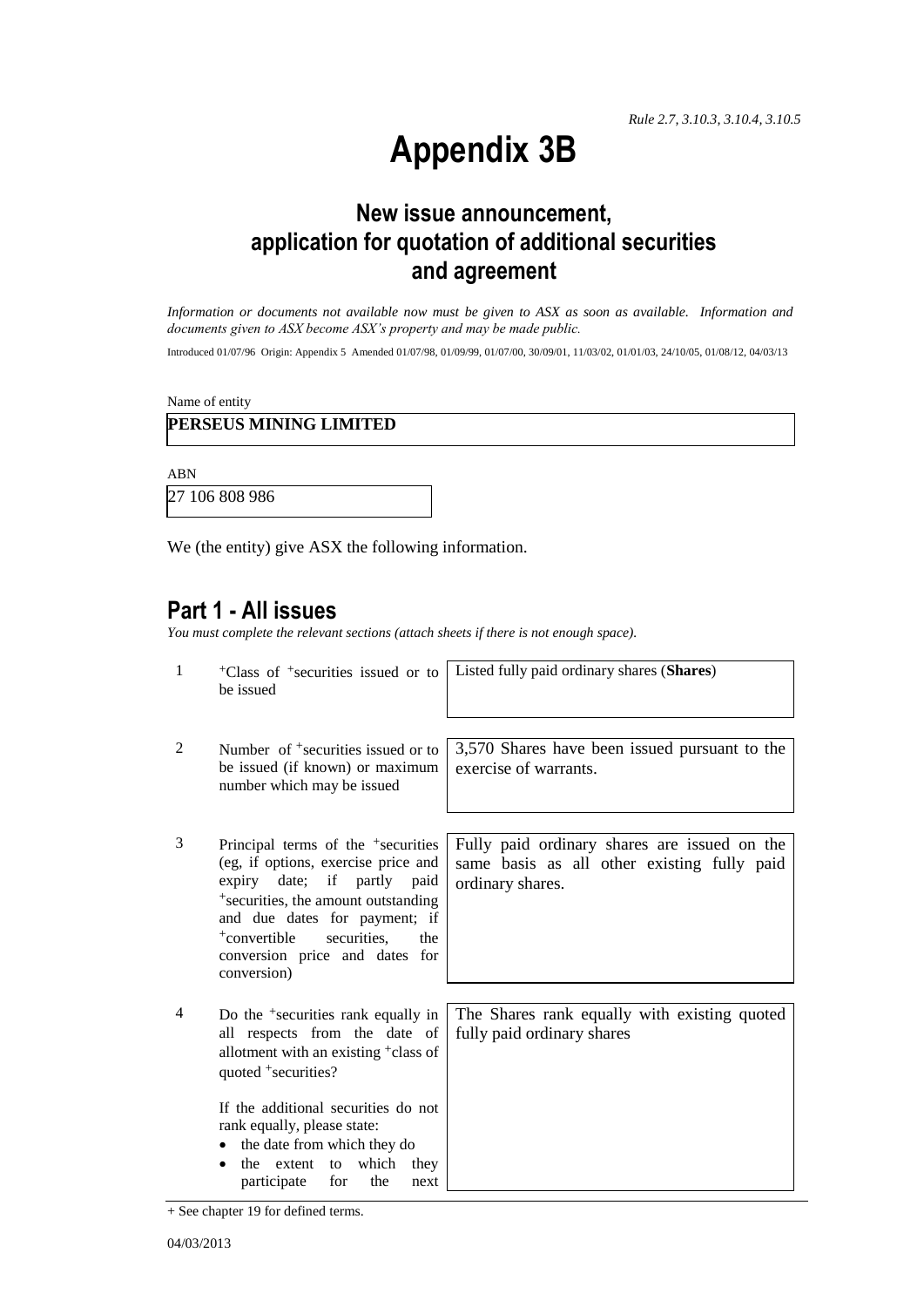|    | dividend, (in the case of a trust,<br>distribution)<br>interest<br><sub>or</sub><br>payment<br>the extent to which they do not<br>٠<br>rank equally, other than in<br>relation to the next dividend,<br>distribution or interest payment |                      |
|----|------------------------------------------------------------------------------------------------------------------------------------------------------------------------------------------------------------------------------------------|----------------------|
| 5  | Issue price or consideration                                                                                                                                                                                                             | 0.44 per Share       |
| 6  | Purpose of the issue<br>(If issued as consideration for the<br>acquisition of<br>assets,<br>clearly<br>identify those assets)                                                                                                            | Exercise of warrants |
| 6a | Is the entity an <sup>+</sup> eligible entity that<br>obtained<br>security<br>holder<br>has<br>approval under rule 7.1A?                                                                                                                 | N <sub>0</sub>       |
|    | If Yes, complete sections $6b - 6h$<br>in relation to the $+$ securities the<br>subject of this Appendix 3B, and<br>comply with section 6i                                                                                               |                      |
| 6b | The date the security holder<br>resolution under rule 7.1A was<br>passed                                                                                                                                                                 | N/A                  |
| 6c | of <sup>+</sup> securities issued<br>Number<br>without security holder approval<br>under rule 7.1                                                                                                                                        | N/A                  |
| 6d | Number of <sup>+</sup> securities issued with<br>security holder approval under rule<br>7.1A                                                                                                                                             | N/A                  |
| 6e | Number of <sup>+</sup> securities issued with<br>security holder approval under rule<br>7.3, or another specific security<br>holder approval (specify date of<br>meeting)                                                                | N/A                  |
| 6f | Number of securities issued under<br>an exception in rule 7.2                                                                                                                                                                            | N/A                  |
| 6g | If securities issued under rule<br>7.1A, was issue price at least 75%<br>of 15 day VWAP as calculated                                                                                                                                    | N/A                  |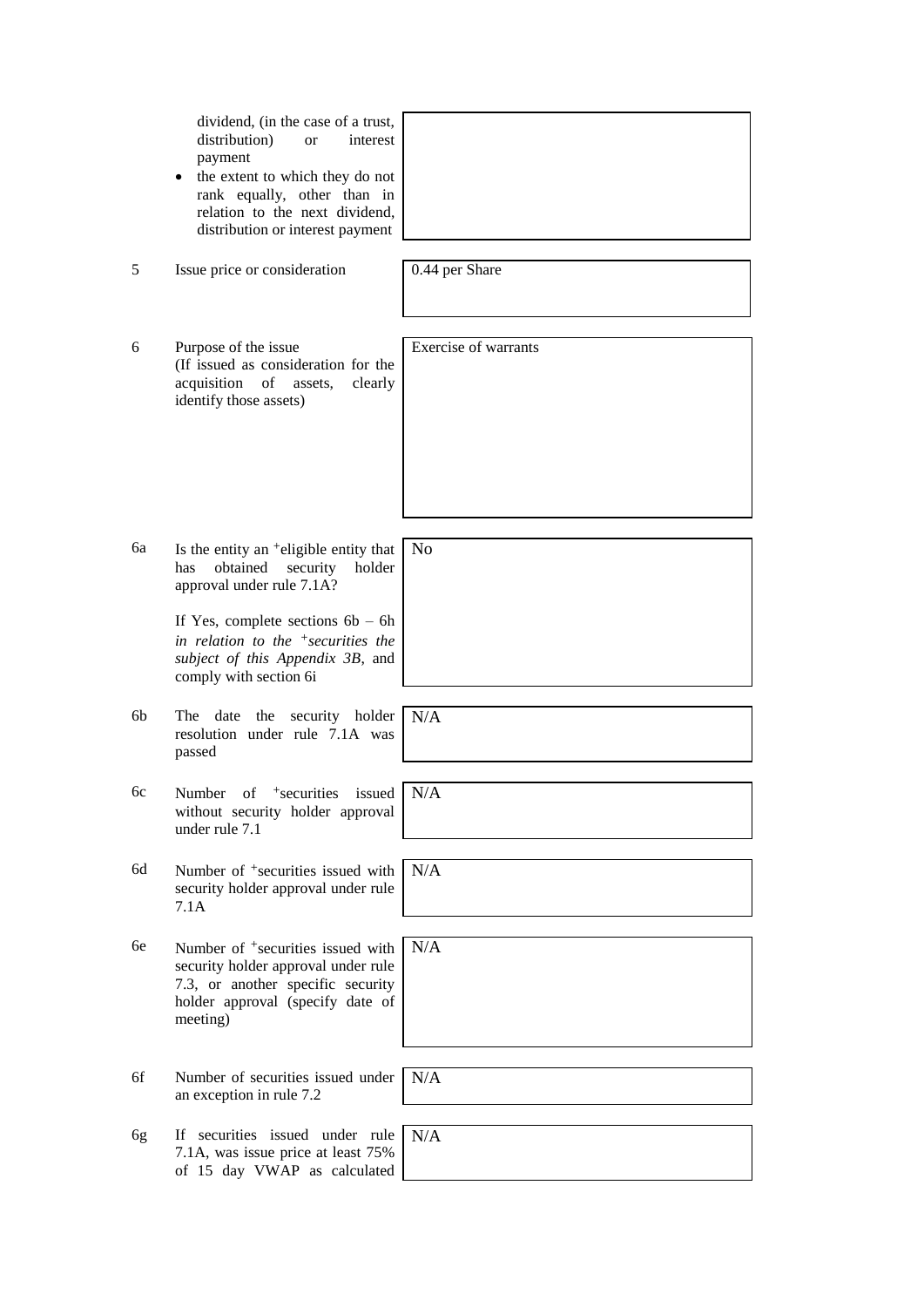under rule 7.1A.3? Include the issue date and both values. Include the source of the VWAP calculation.

- 6h If securities were issued under rule 7.1A for non-cash consideration, state date on which valuation of consideration was released to ASX Market Announcements
- 6i Calculate the entity's remaining issue capacity under rule 7.1 and rule 7.1A – complete Annexure 1 and release to ASX Market Announcements
	-
- 
- 8 Number and +class of +securities quoted on  $(including the securities in se$ 2 if applicable)
- 9 Number and  $\text{+class}$  of  $+$ securities not quoted on (*including* the securities in section 2 if applicable)

N/A

N/A

7 Issue Date 12 June 2017

|                                  | $\overline{\text{Number}}$ | +Class                                                                                                                                                                                                           |
|----------------------------------|----------------------------|------------------------------------------------------------------------------------------------------------------------------------------------------------------------------------------------------------------|
| Ê<br>all<br><b>ASX</b><br>ection | 1,033,217,813              | fully<br>paid<br>Ordinary<br>shares (PRU)                                                                                                                                                                        |
|                                  | Number                     | <sup>+</sup> Class                                                                                                                                                                                               |
| f<br>all<br><b>ASX</b><br>ection | 130,579,334                | Warrants to subscribe<br>for ordinary shares at<br>an exercise price of<br>A\$0.44.                                                                                                                              |
|                                  |                            | Each Warrant is<br>exercisable at A\$0.44<br>each on or before 19<br>April 2019.                                                                                                                                 |
|                                  | 1,975,000                  | Performance Rights<br>converting to fully<br>paid ordinary shares<br>on a 1 for 1 basis on<br>satisfaction of<br>specified conditions<br>with a vesting and<br>measurement period<br>ending 31 December<br>2017. |
|                                  | 5,641,668                  | Performance Rights<br>converting to fully<br>paid ordinary shares<br>on a 1 for 1 basis on                                                                                                                       |

<sup>+</sup> See chapter 19 for defined terms.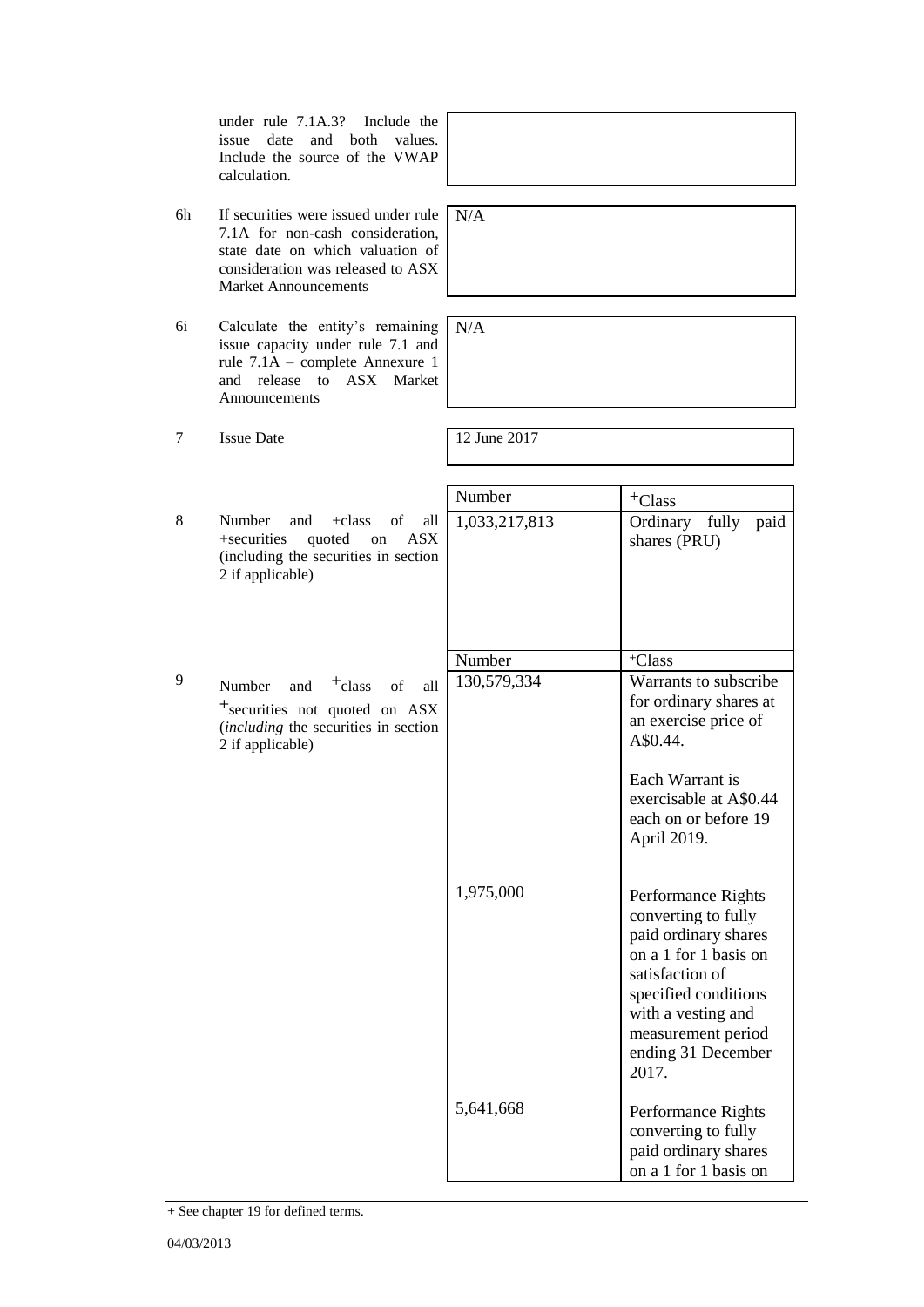|           | satisfaction of<br>specified conditions,<br>with a vesting and<br>measurement period<br>ending 30 June 2017.                                                                                                      |
|-----------|-------------------------------------------------------------------------------------------------------------------------------------------------------------------------------------------------------------------|
| 1,366,666 | Performance Rights<br>converting to fully<br>paid ordinary shares<br>on a 1 for 1 basis on<br>satisfaction of<br>specified conditions,<br>with a vesting and<br>measurement period<br>ending 30 June 2018.        |
| 5,300,000 | Performance Rights<br>converting to fully<br>paid ordinary shares<br>on a 1 for 1 basis on<br>satisfaction of<br>specified conditions,<br>with a vesting and<br>measurement period<br>ending 31 December<br>2018. |
| 866,666   | Performance Rights<br>converting to fully<br>paid ordinary shares<br>on a 1 for 1 basis on<br>satisfaction of<br>specified conditions,<br>with a vesting and<br>measurement period<br>ending 30 June 2019.        |

10 Dividend policy (in the case of a trust, distribution policy) on the increased capital (interests)

No plans to pay dividends at this stage.

# **Part 2 - Bonus issue or pro rata issue -** *Not applicable*

| 11 | holder<br>security<br>approval<br><b>Is</b><br>required?      |  |
|----|---------------------------------------------------------------|--|
| 12 | Is the issue renounceable or non-<br>renounceable?            |  |
| 13 | Ratio in which the <sup>+</sup> securities will<br>be offered |  |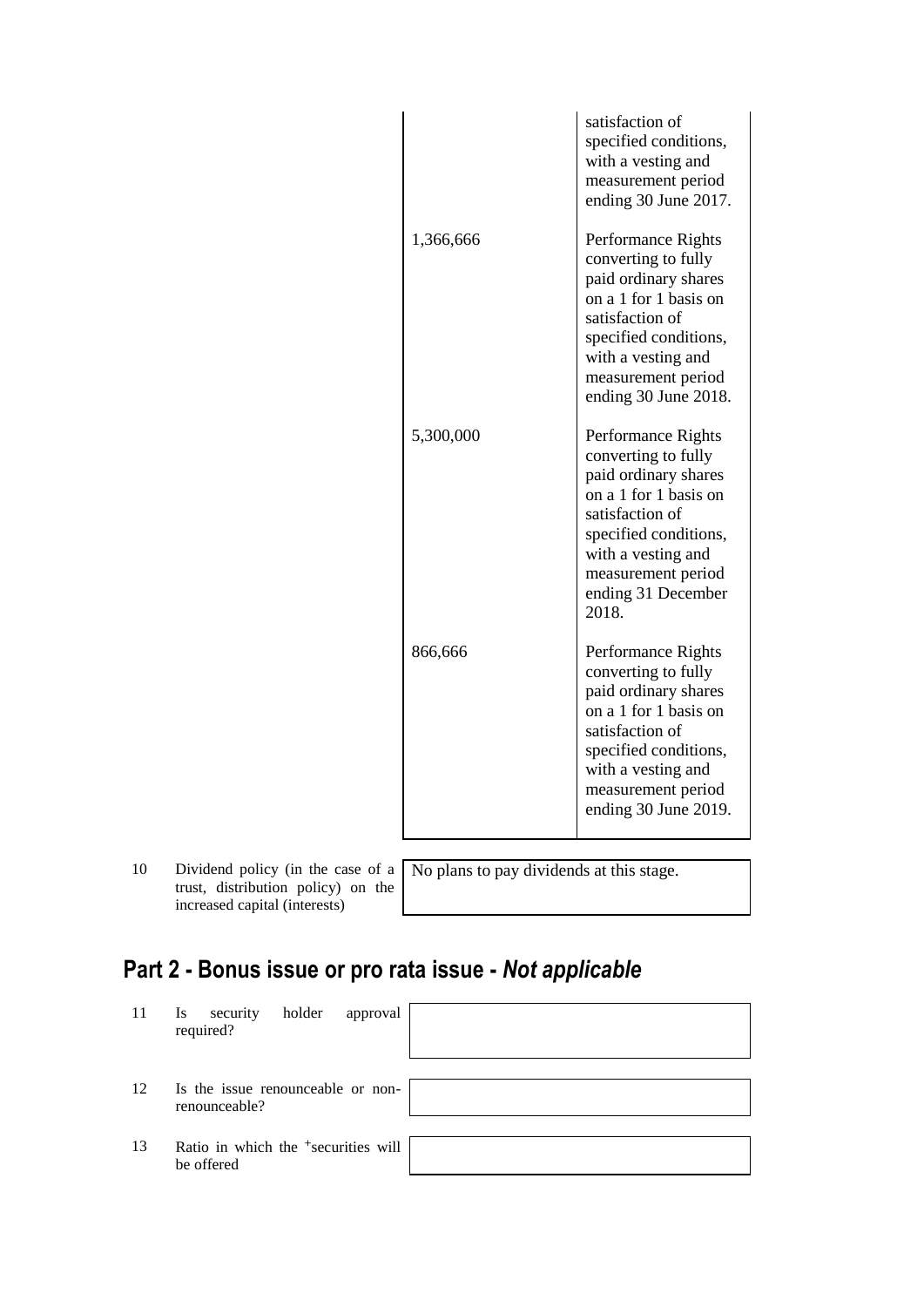|    | offer relates                                                                                            |  |
|----|----------------------------------------------------------------------------------------------------------|--|
| 15 | to determine<br><sup>+</sup> Record<br>date<br>entitlements                                              |  |
| 16 | Will holdings on different registers<br>(or subregisters) be aggregated for<br>calculating entitlements? |  |

17 Policy for deciding entitlements in relation to fractions

18 Names of countries in which the entity has <sup>+</sup>security holders who will not be sent new issue documents

> Note: Security holders must be told how their entitlements are to be dealt with. Cross reference: rule 7.7.

19 Closing date for receipt of

- acceptances or renunciations
- 20 Names of any underwriters
- 21 Amount of any underwriting fee or commission
- 22 Names of any brokers to the issue
- 23 Fee or commission payable to the broker to the issue
- 24 Amount of any handling fee payable to brokers who lodge acceptances or renunciations on behalf of <sup>+</sup>security holders
- 25 If the issue is contingent on <sup>+</sup>security holders' approval, the date of the meeting
- 26 Date entitlement and acceptance form and prospectus or Product Disclosure Statement will be sent to persons entitled



+ See chapter 19 for defined terms.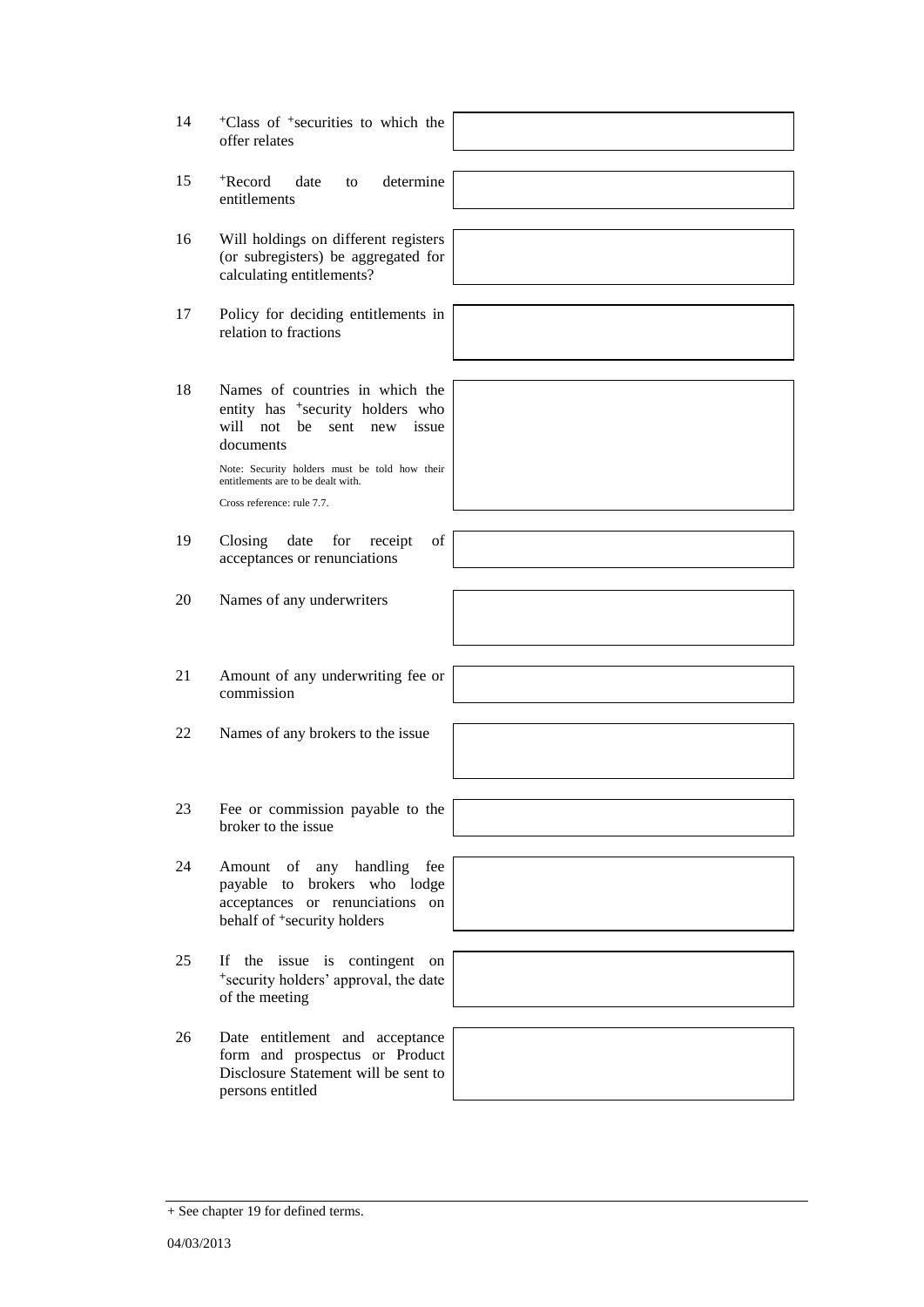| 27 | If the entity has issued options, and<br>the terms entitle option holders to<br>participate on exercise, the date on<br>which notices will be sent to option<br>holders |  |
|----|-------------------------------------------------------------------------------------------------------------------------------------------------------------------------|--|
| 28 | Date rights trading will begin (if<br>applicable)                                                                                                                       |  |
| 29 | Date rights trading will end (if<br>applicable)                                                                                                                         |  |
| 30 | How do <sup>+</sup> security holders sell their<br>entitlements in full<br>through<br>a<br>broker?                                                                      |  |
| 31 | How do <sup>+</sup> security holders sell part<br>of their entitlements through a<br>broker and accept for the balance?                                                 |  |
| 32 | How do <sup>+</sup> security holders dispose<br>of their entitlements (except by sale<br>through a broker)?                                                             |  |
| 33 | <sup>+</sup> Issue date                                                                                                                                                 |  |

### **Part 3 - Quotation of securities**

*You need only complete this section if you are applying for quotation of securities*

| 34  | (tick one) | Type of securities                                                                                                                                                                                                                                                         |
|-----|------------|----------------------------------------------------------------------------------------------------------------------------------------------------------------------------------------------------------------------------------------------------------------------------|
| (a) |            | Securities described in Part 1                                                                                                                                                                                                                                             |
| (b) |            | All other securities<br>Example: restricted securities at the end of the escrowed period, partly paid securities that become fully paid, employee<br>incentive share securities when restriction ends, securities issued on expiry or conversion of convertible securities |

#### **Entities that have ticked box 34(a)**

#### **Additional securities forming a new class of securities**

*Tick to indicate you are providing the information or documents*

35 If the <sup>+</sup> securities are <sup>+</sup>equity securities, the names of the 20 largest holders of the additional <sup>+</sup>securities, and the number and percentage of additional <sup>+</sup>securities held by those holders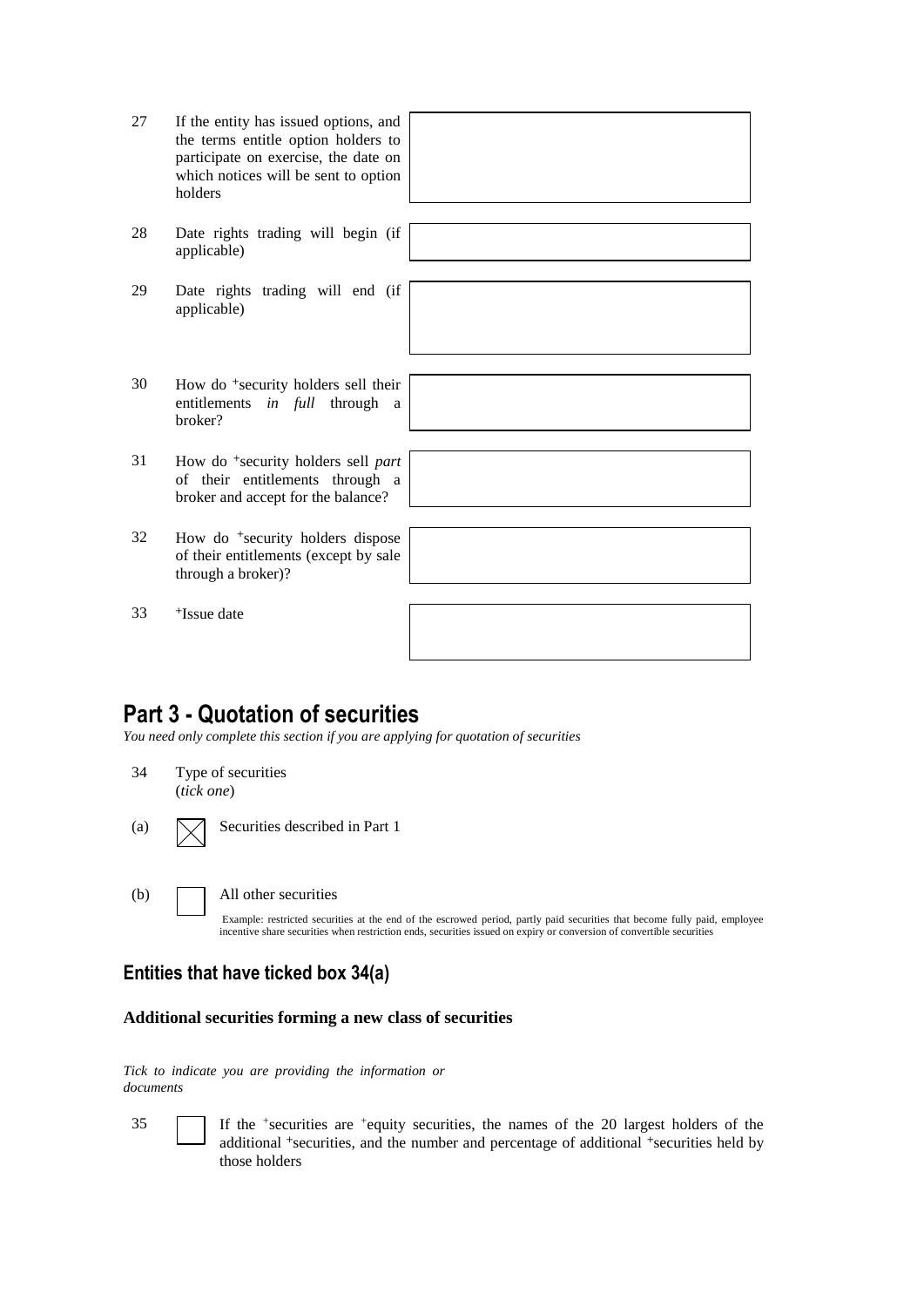| 36 | If the <sup>+</sup> securities are <sup>+</sup> equity securities, a distribution schedule of the additional |
|----|--------------------------------------------------------------------------------------------------------------|
|    | *securities setting out the number of holders in the categories                                              |
|    | $1 - 1.000$                                                                                                  |
|    | $1,001 - 5,000$                                                                                              |
|    | $5,001 - 10,000$                                                                                             |
|    | $10,001 - 100,000$                                                                                           |
|    | $100,001$ and over                                                                                           |
|    |                                                                                                              |

37 A copy of any trust deed for the additional +securities

## **Entities that have ticked box 34(b)**

| 38 | Number of securities for which<br><sup>+</sup> quotation is sought                                                                                                                                                                                                                                                                                                                                          |        |                    |
|----|-------------------------------------------------------------------------------------------------------------------------------------------------------------------------------------------------------------------------------------------------------------------------------------------------------------------------------------------------------------------------------------------------------------|--------|--------------------|
| 39 | Class of <sup>+</sup> securities for which<br>quotation is sought                                                                                                                                                                                                                                                                                                                                           |        |                    |
| 40 | Do the <sup>+</sup> securities rank equally in all<br>respects from the date of allotment<br>with an existing <sup>+</sup> class of quoted<br>+securities?                                                                                                                                                                                                                                                  |        |                    |
|    | If the additional securities do not<br>rank equally, please state:<br>the date from which they do<br>$\bullet$<br>extent to which they<br>the<br>participate for the next dividend,<br>(in<br>the<br>case<br>of<br>a<br>trust,<br>distribution) or interest payment<br>the extent to which they do not<br>rank equally, other than in<br>relation to the next dividend,<br>distribution or interest payment |        |                    |
| 41 | Reason for request for quotation<br>now<br>Example: In the case of restricted securities, end of<br>restriction period<br>(if issued upon conversion of<br>another security, clearly identify that<br>other security)                                                                                                                                                                                       |        |                    |
| 42 | Number and <sup>+</sup> class of all <sup>+</sup> securities<br>quoted on ASX (including<br>the<br>securities in clause 38)                                                                                                                                                                                                                                                                                 | Number | <sup>+</sup> Class |

<sup>+</sup> See chapter 19 for defined terms.